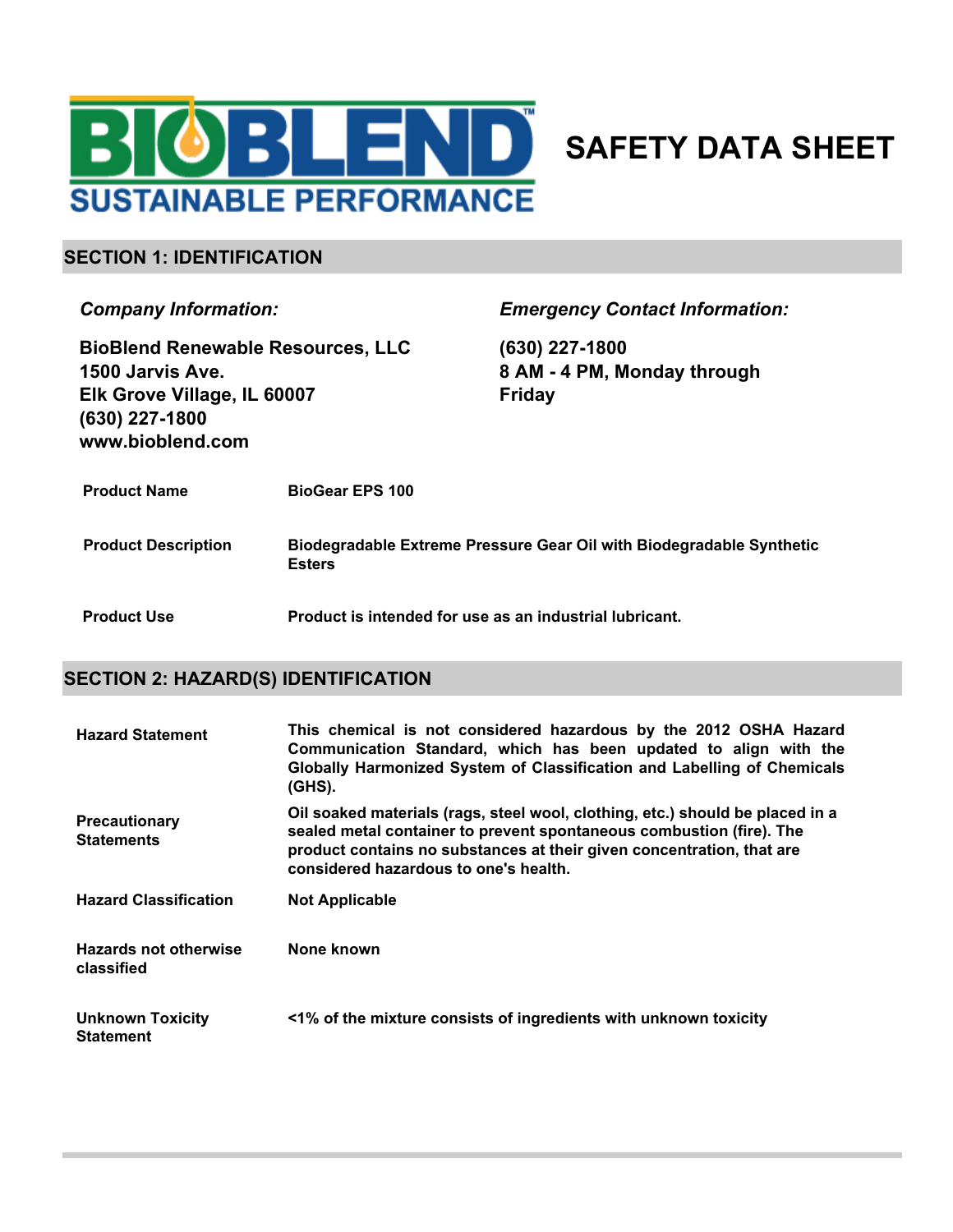#### **SECTION 3: COMPOSITION/INFORMATION ON INGREDIENTS**

| <b>Components</b>         | CAS No.            | Weight %  |
|---------------------------|--------------------|-----------|
| Canola                    | 120962-03-0        | 70-90%    |
| <b>Viscosity Modifier</b> | <b>PROPRIETARY</b> | $3 - 25%$ |
| Performance Package       | <b>MIXTURE</b>     | $1 - 5%$  |
| Pour Point Depressant     | <b>MIXTURE</b>     | $1 - 5%$  |

**The exact percentage (concentration) of composition has been withheld as a trade secret. If CAS number is indicated as "PROPRIETARY" or "MIXTURE", information has been withheld as a trade secret.**

#### **SECTION 4: FIRST AID MEASURES**

| <b>First Aid - Inhalation</b>                                             | Move to fresh air and seek medical advice/attention if irritation develops.                                            |
|---------------------------------------------------------------------------|------------------------------------------------------------------------------------------------------------------------|
| <b>First Aid - Eye Contact</b>                                            | Thoroughly rinse eyes and under eyelids with plenty of water. Seek<br>medical advice/attention if irritation develops. |
| <b>First Aid - Skin Contact</b>                                           | Wash effected area immediately with warm water and soap. Seek medical<br>advice/attention if irritation develops.      |
| <b>First Aid - Ingestion</b>                                              | No special measures required. Health injuries are not known or expected<br>under normal use.                           |
| <b>Recommendations for</b><br>immediate medical<br>care/special treatment | Physicians should treat symptomatically.                                                                               |

### **SECTION 5: FIREFIGHTING MEASURES**

| Suitable extinguishing<br>media | Dry media, dry chemical powder, carbon dioxide $(CO_2)$ , foam, sand, fog.<br>Use extinguishing measures that are appropriate to local circumstances<br>and the surrounding environment. |
|---------------------------------|------------------------------------------------------------------------------------------------------------------------------------------------------------------------------------------|
| Unsuitable extinguish-          | For safety reasons, do not use a solid water stream as it may scatter and                                                                                                                |
| ing media                       | spread fire.                                                                                                                                                                             |
| Specific hazards that           | Risk of ignition. Rags and other materials containing this product may heat                                                                                                              |
| may develop when                | and spontaneously ignite if exposed to air. Store wiping rags and other                                                                                                                  |
| chemical burns                  | materials in metal cans with tight fitting lids. Cool closed containers                                                                                                                  |

**exposed to fire with water spray.**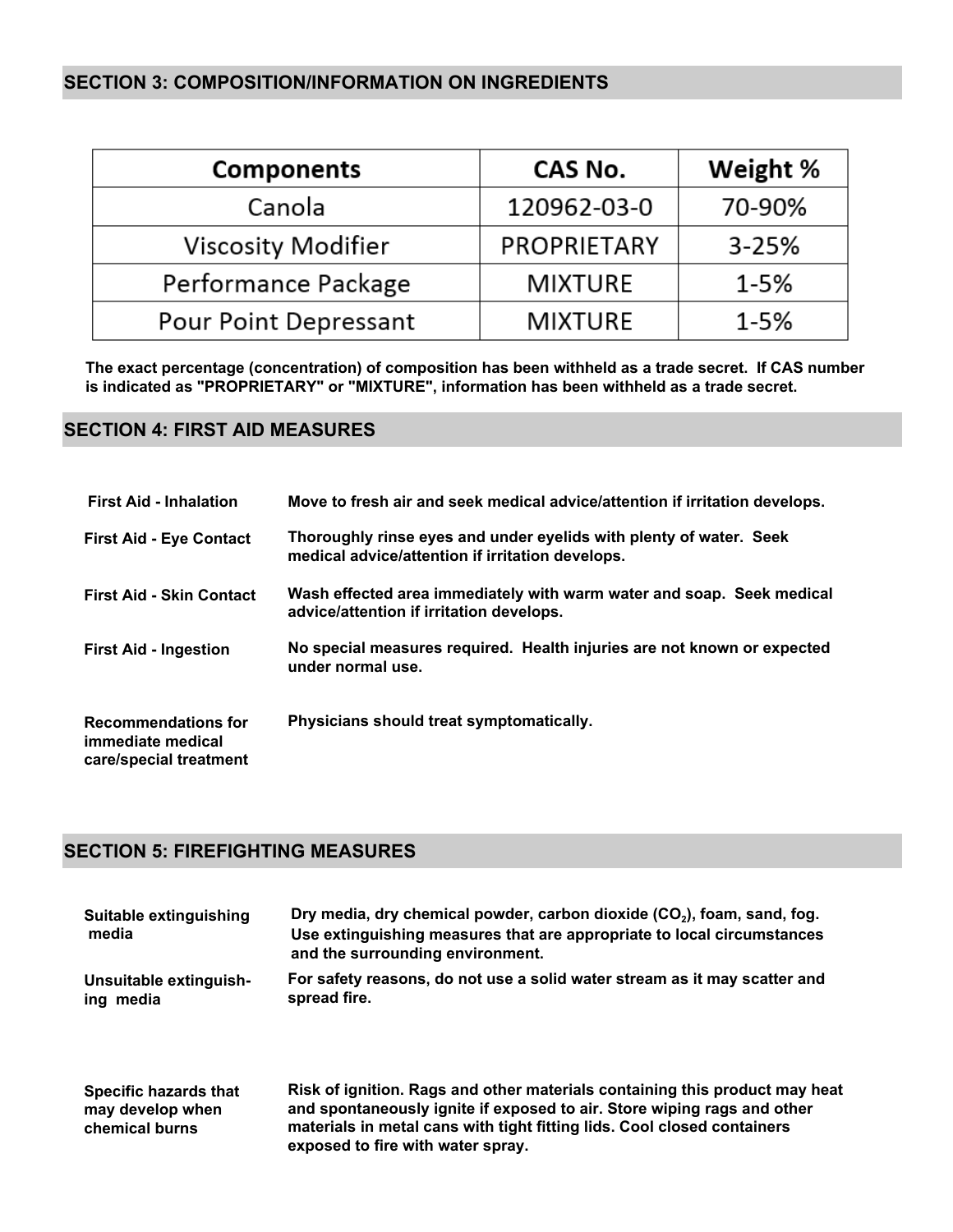**Firefighters should use all standard protective equipment to fight fire. Empty containers contain residue and/or vapors; do not weld, cut, pressurize, braze, solder, drill, grind or expose to heat, spark or flame.**

#### **SECTION 6: ACCIDENTAL RELEASE MEASURES**

| <b>Personal precautions</b>                    | Avoid high pressure washing or generation of aerosols. Material can<br>create slippery conditions.                                                                                                                                                                   |
|------------------------------------------------|----------------------------------------------------------------------------------------------------------------------------------------------------------------------------------------------------------------------------------------------------------------------|
| <b>Emergency</b><br>procedures                 | In the event of a spill, evacuate non-essential personnel, remove any<br>sources of ignition, ventilate spill area, and prevent entry into sewers and<br>waterways. Pick up free material for recycle or disposal and absorb<br>residual liquid with inert material. |
| <b>Methods and material</b><br>for containment | Prevent further leakage or spillage if safe to do so. Soak up with inert<br>absorbent material and remove any ignition sources. Use only non-<br>sparking tools and ensure adequate ventilation. Notify the proper<br>authorities.                                   |
| <b>Cleanup procedures</b>                      | Dam up, then soak up with absorbent material. Use a dry spill kit or sand,<br>and collect in appropriate containers before disposing according to all<br>proper regulations. Clean contaminated surfaces thoroughly.                                                 |

#### **SECTION 7: HANDLING AND STORAGE**

| <b>Precautions for safe</b><br>handling | Ensure adequate ventilation to prevent inhalation of vapor/dust. Do not<br>use pressure to empty drums. Keep away from open flames, hot surfaces<br>and sources of ignition. Handle in accordance with good industrial<br>hygiene and safety practices. |
|-----------------------------------------|---------------------------------------------------------------------------------------------------------------------------------------------------------------------------------------------------------------------------------------------------------|
| Storage recommen-                       | Store in a cool, sheltered location. To maintain product quality, do not                                                                                                                                                                                |
| dations                                 | store in heat or direct sunlight.                                                                                                                                                                                                                       |

#### **SECTION 8: EXPOSURE CONTROLS/PERSONAL PROTECTION**

| TWA: 5 $mg/m(3)$ mist,<br>TWA: 10 mg/m(3) except<br>TWA: 10 mg/m(3) total mist<br>Vegetable Oil Mist<br>TVL: 10mg/m(3)<br><b>Exposure Limits</b><br>TWA: 5 mg/m(3) respirable<br>respirable fraction<br>irritant oils<br>TWA: 15 mg/m(3) mist, total<br>mist<br><b>Engineering controls</b><br>Ensure adequate ventilation, especially in confined areas. Apply technical<br>measures to comply with the occupational exposure limits.<br><b>Recommended Personal Protective Equipment:</b><br>If exposure to airborne mist or splashing is possible, safety goggles or<br><b>Eye/Face Protection</b><br>safety glasses with side shields are recommended. |  | <b>Chemical Name</b> | <b>ACGIH TLV</b> | <b>OSHA PEL</b> | Mexico | <b>NIOSH</b> |
|------------------------------------------------------------------------------------------------------------------------------------------------------------------------------------------------------------------------------------------------------------------------------------------------------------------------------------------------------------------------------------------------------------------------------------------------------------------------------------------------------------------------------------------------------------------------------------------------------------------------------------------------------------|--|----------------------|------------------|-----------------|--------|--------------|
|                                                                                                                                                                                                                                                                                                                                                                                                                                                                                                                                                                                                                                                            |  |                      |                  |                 |        |              |
|                                                                                                                                                                                                                                                                                                                                                                                                                                                                                                                                                                                                                                                            |  |                      |                  |                 |        |              |
|                                                                                                                                                                                                                                                                                                                                                                                                                                                                                                                                                                                                                                                            |  |                      |                  |                 |        |              |
|                                                                                                                                                                                                                                                                                                                                                                                                                                                                                                                                                                                                                                                            |  |                      |                  |                 |        |              |
|                                                                                                                                                                                                                                                                                                                                                                                                                                                                                                                                                                                                                                                            |  |                      |                  |                 |        |              |
|                                                                                                                                                                                                                                                                                                                                                                                                                                                                                                                                                                                                                                                            |  |                      |                  |                 |        |              |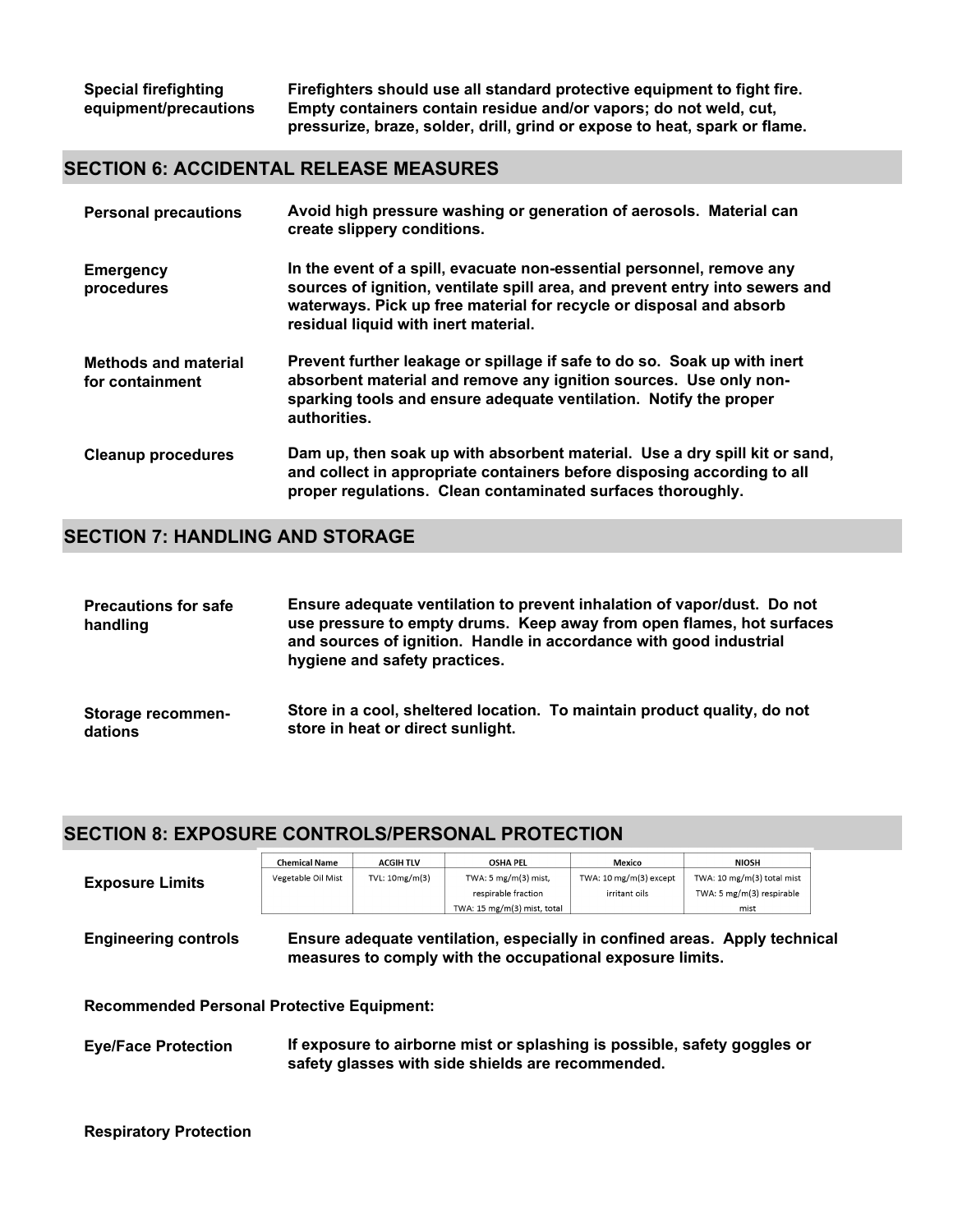**respiratory protection.**

**Oil resistant gloves are recommended. Appropriate body protection should be selected based on activity and possible exposure. Specific local conditions under which the product is used should also be taken into consideration. Skin/Body Protection**

#### **SECTION 9: PHYSICAL AND CHEMICAL PROPERTIES**

| <b>Appearance</b>                                | <b>Amber liquid</b>                 |
|--------------------------------------------------|-------------------------------------|
| Odor                                             | Mild odor                           |
| <b>Odor Threshold</b>                            | Not available                       |
| рH                                               | Not available                       |
| <b>Melting Point/</b><br><b>Freezing Point</b>   | Not available                       |
| <b>Initial Boiling Point/</b><br>Range           | Not available                       |
| <b>Flash Point</b>                               | $>500^{\circ}$ F (260 $^{\circ}$ C) |
| <b>Evaporation rate</b>                          | Not available                       |
| <b>Flammability</b>                              | Not available                       |
| <b>Flammability, upper</b><br><b>limits</b>      | <b>Not available</b>                |
| <b>Flammability, lower</b><br><b>limits</b>      | <b>Not available</b>                |
| Vapor pressure                                   | <b>Not available</b>                |
| <b>Vapor density</b>                             | Not available                       |
| <b>Relative density</b>                          | Not available                       |
| Solubility(ies)                                  | Soluble in many organic solvents    |
| Solubility in water                              | <b>Negligible</b>                   |
| <b>Partition coefficient:</b><br>n-octanol/water | Not available                       |
| Auto-ignition tempera-<br>ture                   | Not available                       |
| <b>Decomposition temp-</b><br>erature            | Not available                       |
| Viscosity $@$ 40 $°C$ , cSt                      | 100                                 |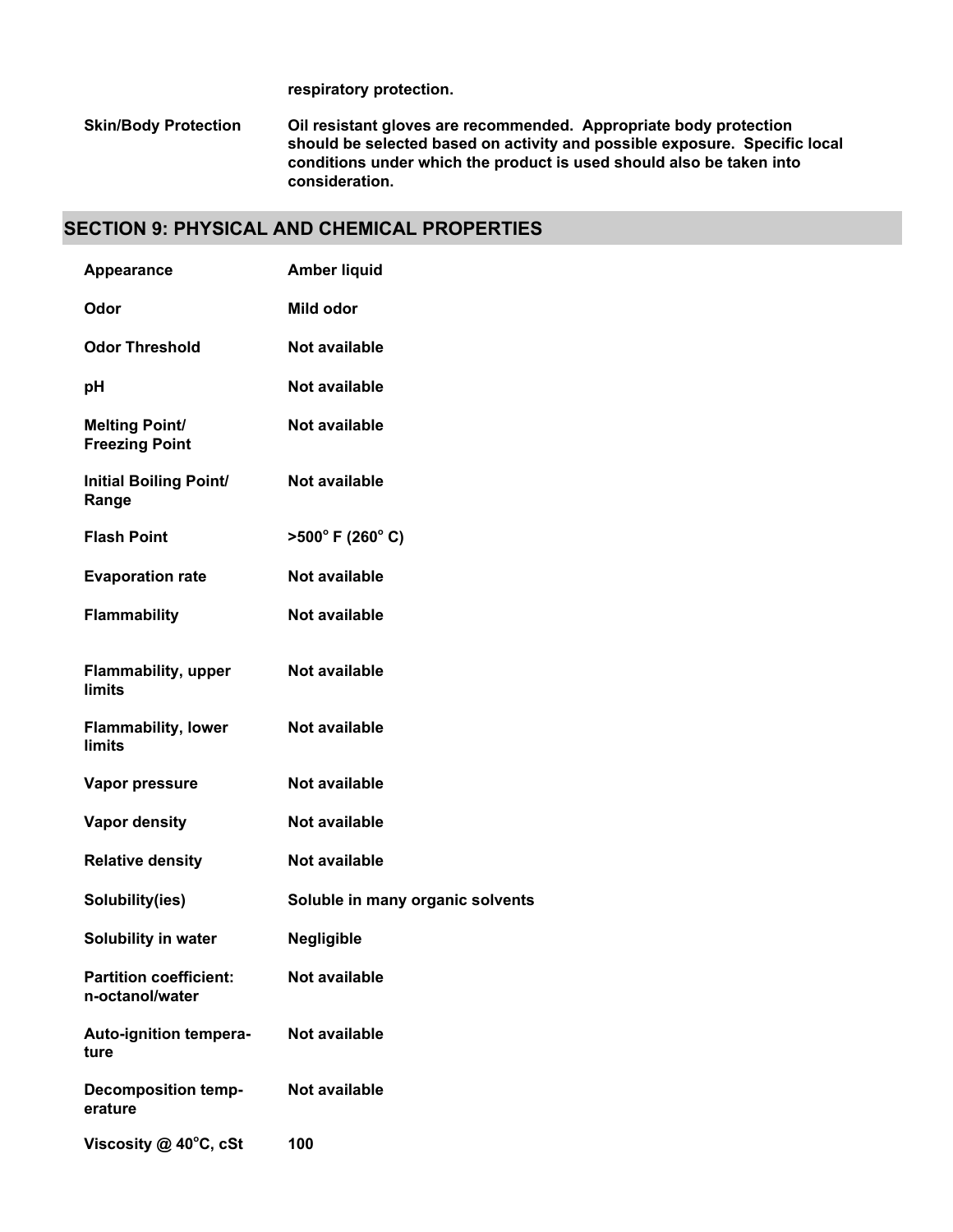### **SECTION 10: STABILITY AND REACTIVITY**

| <b>Reactivity</b>                            | This product is stable and non-reactive under normal conditions of use,<br>storage, handling and transportation.                    |
|----------------------------------------------|-------------------------------------------------------------------------------------------------------------------------------------|
| <b>Stability</b>                             | This product is chemically stable under normal conditions of use, storage,<br>handling and transportation.                          |
| Possibility of hazard-<br>ous reactions      | Hazardous polymerization does not occur.                                                                                            |
| <b>Conditions to avoid</b>                   | Avoid contact with incompatible materials and keep product away from<br>open flames, hot surfaces, and sources of ignition.         |
| Incompatible mater-<br>ials                  | No materials to be especially mentioned.                                                                                            |
| <b>Hazardous decomp-</b><br>osition products | Thermal decomposition leads to formation of acrolein, Carbon monoxide<br>(CO), Carbon dioxide (CO <sub>2</sub> ), smoke, and fumes. |

#### **SECTION 11: TOXICOLOGICAL INFORMATION**

#### *Potential health effects:*

| <b>Inhalation</b>   | Health injuries are not known or expected under normal use. When in the<br>form of an airborne mist, refer to section 8 for exposure limits pertaining to |
|---------------------|-----------------------------------------------------------------------------------------------------------------------------------------------------------|
| Eye contact         | Not expected to to pose health issues for the eye.                                                                                                        |
| <b>Skin contact</b> | Prolonged or excessive contact with skin may result in mild irritation,<br>however, significant health injuries are not expected under normal use.        |
| Ingestion           | Health injuries are not known or expected under normal use.<br>Overexposure may cause gastrointestinal disturbance.                                       |

*Symptoms or effects, including acute and delayed:*

| <b>Inhalation</b>   | None known or expected under normal use. |
|---------------------|------------------------------------------|
| <b>Eye Contact</b>  | None known or expected under normal use. |
| <b>Skin Contact</b> | None known or expected under normal use. |
| Ingestion           | None known or expected under normal use. |

**Toxicological effects:**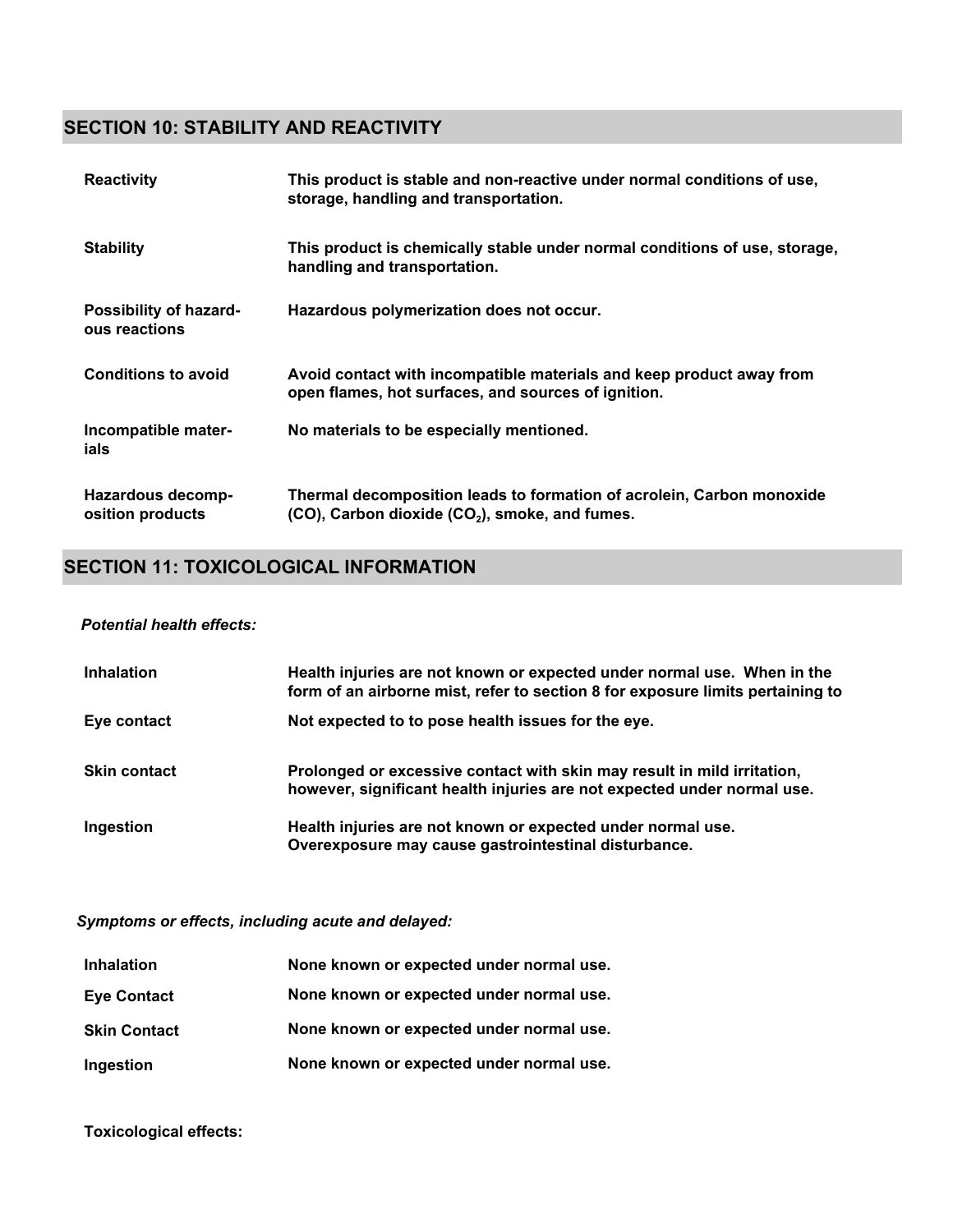| <b>Acute Toxicity</b>             | Based on available data, no evidence of acute toxicity.                       |
|-----------------------------------|-------------------------------------------------------------------------------|
| Skin corrosion/irritation         | Based on available data, not, or only slightly irritating.                    |
| Serious eye damage/irritation     | Based on available data, no evidence of serious eye damage/irritation         |
| Respiratory or skin sensitization | Based on available data, not expected to be a respiratory or skin sensitizer. |
| Germ cell mutagenicity            | Based on available data, the classification criteria are not met.             |
| Carcinogenicity                   | Based on available data, no evidence of carcinogenicity.                      |
| Reproductive toxicity             | Based on available data, no evidence of reproductive toxicity.                |
| STOT - single exposure            | Based on available data, the classification criteria are not met.             |
| STOT - repeated exposure          | Based on available data, the classification criteria are not met.             |
| Aspiration hazard                 | Based on available data, no known aspiration hazard.                          |

| NTP Report on<br><b>Carcinogens</b>             | This product is not considered to be a carcinogen by NTP.  |
|-------------------------------------------------|------------------------------------------------------------|
| <b>IARC</b> listing of<br>potential carcinogens | This product is not considered to be a carcinogen by IARC. |

**OSHA listing of potential carcinogens This product is not considered to be a carcinogen by OSHA.**

## **SECTION 12: ECOLOGICAL INFORMATION**

| <b>Biodegradability, OECD</b><br>301B           | $>80\%$                                   |
|-------------------------------------------------|-------------------------------------------|
| <b>Bioaccumulation</b>                          | Non-bioaccumulative per US EPA definition |
| <b>OECD 201</b><br>Alga, EC50, 72hr, mg/L       | >14,000                                   |
| <b>OECD 202</b><br>Daphnia, EC50, 48hr,<br>mg/L | >20,000                                   |
| <b>OECD 203</b><br>Fish, LC50, 96hr, mg/L       | >31,000                                   |

## **SECTION 13: DISPOSAL CONSIDERATIONS**

| <b>Disposal consider-</b> | Dispose of contents/container in accordance with all local, regional, state, |
|---------------------------|------------------------------------------------------------------------------|
| ations                    | national and international regulations.                                      |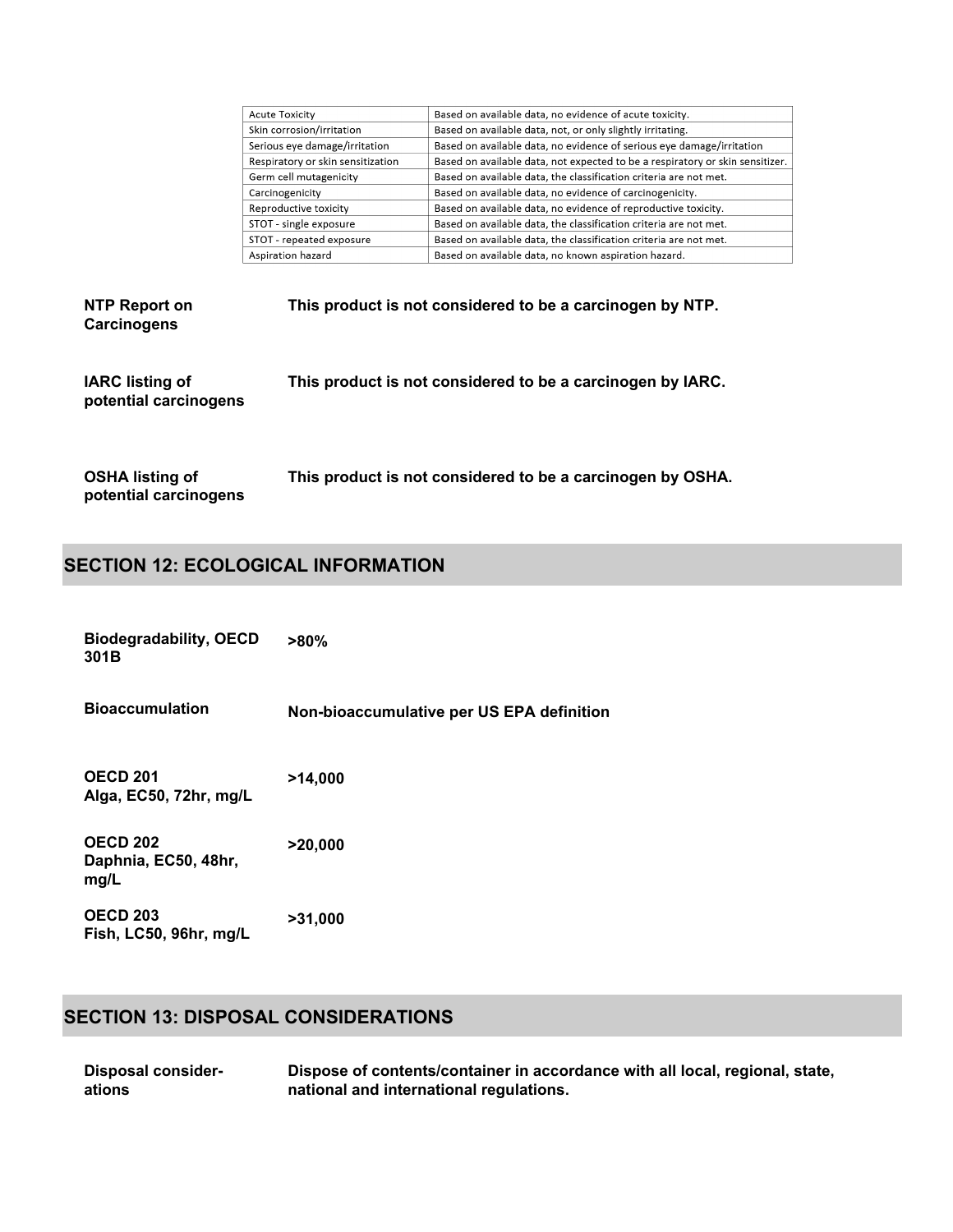| Waste from residues/             | Dispose of in accordance with all local, regional, state, national and                                                                                        |
|----------------------------------|---------------------------------------------------------------------------------------------------------------------------------------------------------------|
| unused products                  | international regulations.                                                                                                                                    |
| <b>Contaminated</b><br>packaging | Empty containers may contain residue and should not be reused. They<br>should be decontaminated and taken for local recycling, recovery or waste<br>disposal. |

#### **SECTION 14: TRANSPORT INFORMATION**

| <b>US DOT</b>       | Not regulated by the US DOT as a hazardous material       |
|---------------------|-----------------------------------------------------------|
| <b>TDG (Canada)</b> | Not regulated by the Canadian TDG as a hazardous material |
| <b>ADR</b>          | Not regulated                                             |
| <b>IMDG</b>         | Not regulated                                             |
| <b>IATA</b>         | Not regulated                                             |

## **SECTION 15: REGULATORY INFORMATION**

| <b>US TSCA Inventory</b>                                  | All components of this product are listed on the TSCA Inventory. |
|-----------------------------------------------------------|------------------------------------------------------------------|
| <b>California Prop. 65</b>                                | <b>Not listed</b>                                                |
| <b>SARA Extremely</b><br><b>Hazardous Sub-</b><br>stances | Not listed as such                                               |
| <b>SARA Section 313</b>                                   | Does not contain any 313 ingredients                             |
| <b>CERCLA Hazard-</b><br>ous Substances                   | No reportable quantity for this product or its components        |